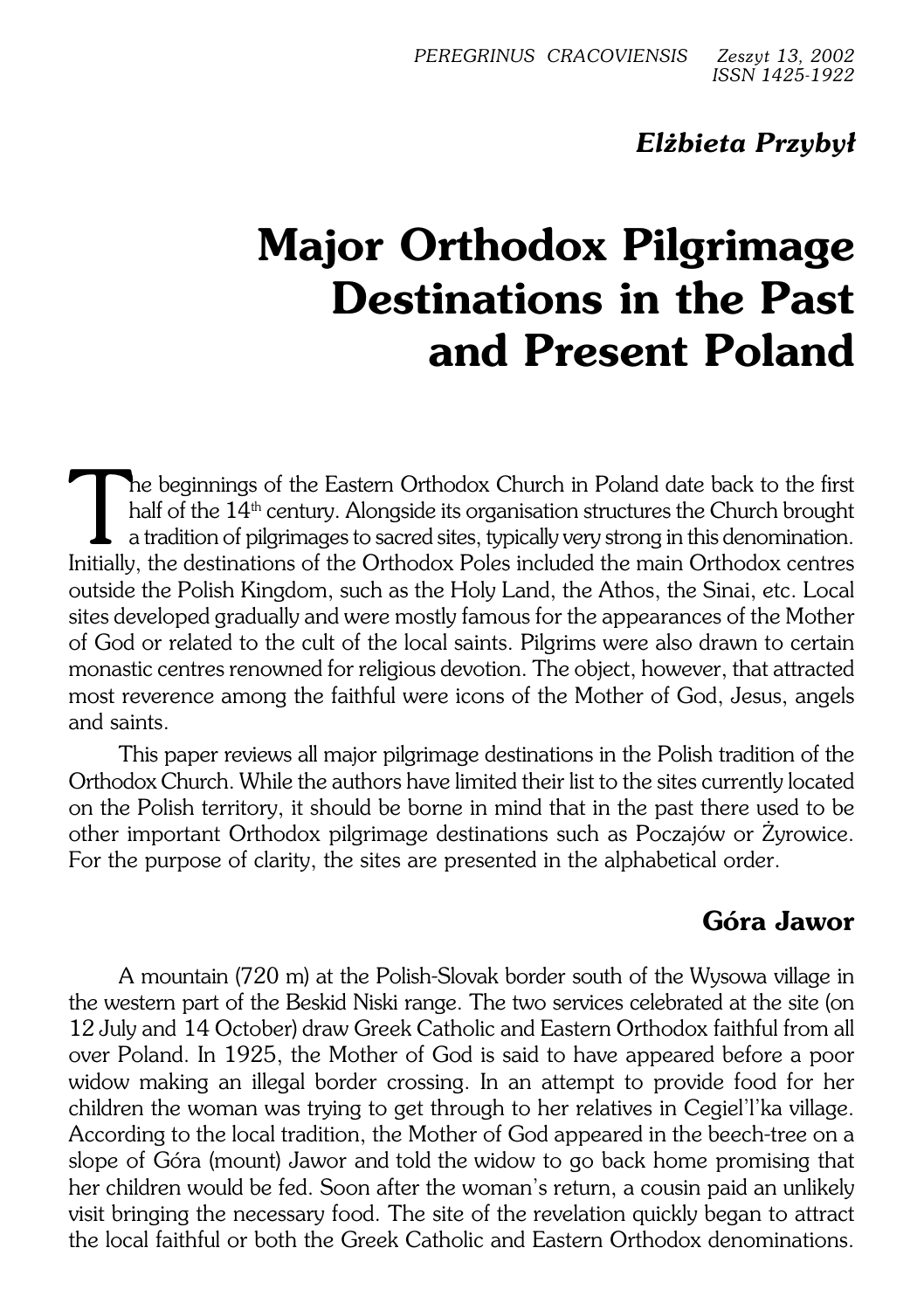In 1929, a chapel was built and consecrated by the Greek Catholic bishop of Przemyśl, Jozafat Kocyłowski.

## **Grabarka**

An Orthodox sanctuary near the town of Siemiatycze in eastern Poland; the foremost Orthodox pilgrimage centre in Poland known as the "Orthodox Częstochowa" and "the hill of a thousand crosses". The convent of St Martha and the Mother of God was founded in 1947. The site is known for miraculous healings performed with thewater from a source at the foot of the mountain

According to a legend, the special nature of Grabarka is based on the cult of the miraculous icon of *Spas Izbawnik* of Mielnik known and worshiped as early as in the mid 13th century. Threatened by a Tartar invasion, the monks of Mielnik took the icon deep into the Puszcza Mielnicka (Mielnik Forest) and hid it at the Grabarka hill. Its later history is not known. Another legend is directly related to the evolution ofthe site into a cult centre and tells about dramatic events that took place at the beginning of the  $18<sup>th</sup>$  century. In the summer of  $1710$ , the nearby town of Siemiatycze was struck by an outbreak of cholera. The death toll was so great, that corpses could not be buried in time. Than, one of the faithful had a dream that to protect oneself from the disease, one had to take a large cross and make a pilgrimage to the Grabarka hill. The local vicar proclaimed the dream a revelation and led the townsfolk the hill. Those who reached the destination and drank from the stream running at the foot of the hill apparently saved themselves from the plague, as there were no more fatal victims of cholera among them. The news of the miraculous healing spread quickly in the area and pilgrims soon followed.

In gratitude for the miraculous end of the epidemic a chapel was built, later to be replaced by an Orthodox church. Still in the  $18<sup>th</sup>$  c., the place established itself as a cult centre with the faithful turning out in particularly great numbers for the day of Transfiguration (18 August or, according to the Julian calendar, 6August). In 1990, sadly, this historic  $18<sup>th</sup>$  c. church of the Transfiguration (Spass), was burned down. The design of the new church recently built on the spot draws on the old building. The monastery compound also includes the church under the invocation of the Mother of God Consoling, a monastery house with the St. Barbara's chapel, a pilgrim's house and two morgues.

The old tradition of foot pilgrimages to Grabarka was revived in 1986. Since than, the faithful have brought crosses of penance and of thanksgiving and left them at the hill. Upon the arrival to the sanctuary, the pilgrims first make their way to the sacred source at the foot of the hill and use a special linen cloth to wash their sick spots. After the ritual cleansing and drinking of the miraculous water the pilgrims, many on their knees, carry the crosses to the top of the hill. One of the traditions, now well established, is to circle the church three times on the knees. The crosses are always planted in the presence of a priest; after a short prayer the priest blesses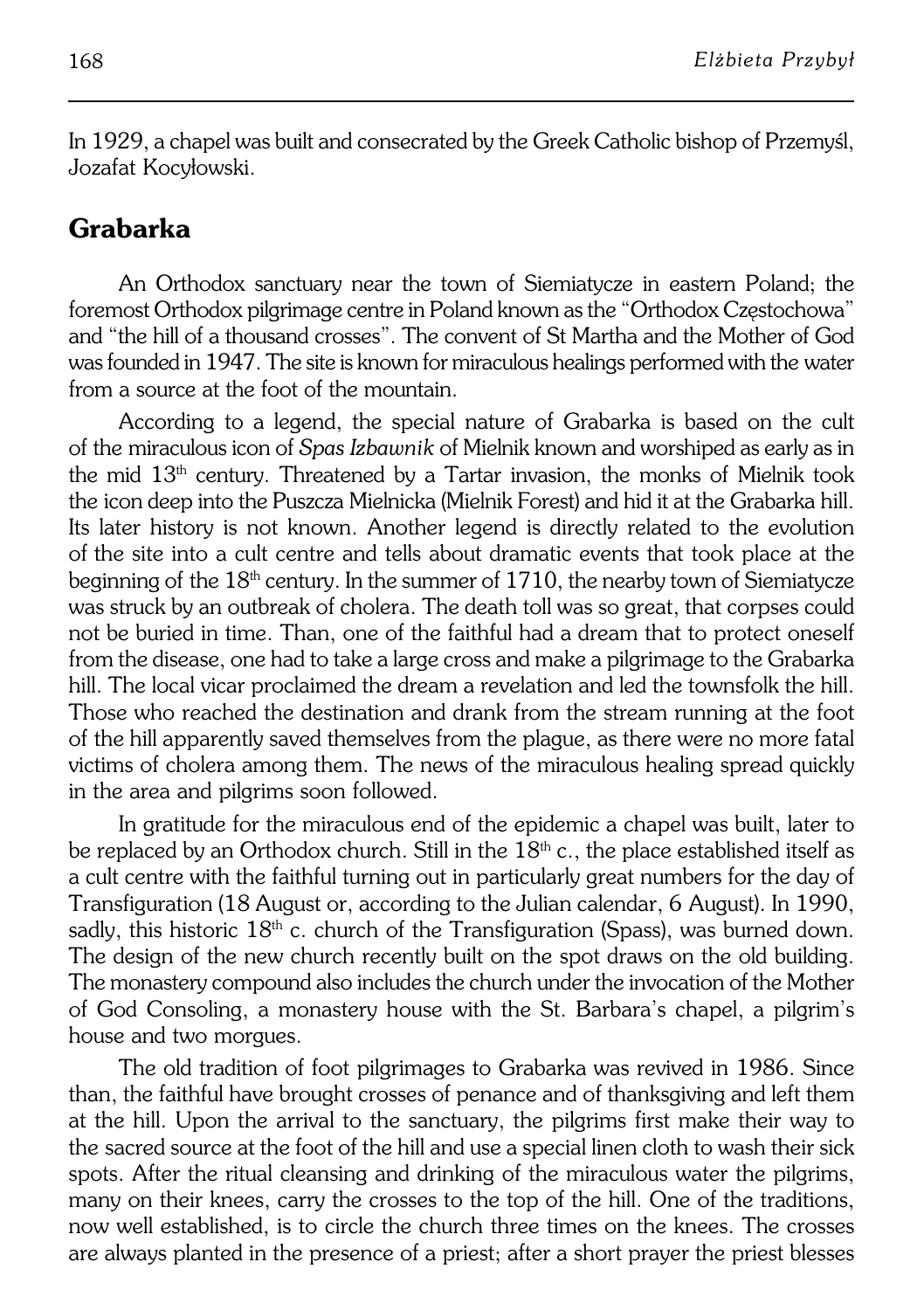the pilgrim and the cross. Before major celebrations the crosses are often dressed with colourful ribbons, robes and flowers.

The all−night celebration begins with an evening service (*wieczernia*). At night, a solemn service for the dead is celebrated (*panichida*). The faithful burn candles during a nightlong vigil of prayer. The celebrations end with a solemn liturgy celebrated by the metropolite and bishops, during which fruits are blessed. Owing to the small size of the church, all services are held outside.

#### **Jabłeczna**

An Orthodox monastery of St. Onofrio the Great located on the river Bug, some two kilometres east of the village of Jabłeczna. It houses two worshiped miraculous icons of St Onofrio and the Theotokos.

The monastery dates back to 1498, the date found on the oldest Book of Gospels (*Ewangeliarz Liturgiczny*) in the abbey. Its foundation is ascribed to the family of Zabereziński. Until the 17<sup>th</sup> century, the abbey played the role of the local parish church, but it was known well enough to pull burghers from the nearby city of Brześć in a pilgrimage on the patron saint's day (25 June or, according to the Julian calendar, 12 June), as early as in 1527.

A legend links the beginning of the abbey with the appearance of St Onofrio before fishermen on the banks of the river Bug near the village of Jabłeczna. The saint foretold the fame of the future monastery in the words: "On this site shall my name be praised". No sooner than he uttered the words, the legend says, the river brought the saint's icon out of nowhere. The men set it up on an oak tree at the site of the revelation and some of them stayed behind as guards in order not to leave the image unattended. When a St Onofrio's chapel and monastery were built theguards of the icon joined it as the first monks.

The monastery strongly rejected the Accord of Brest-Litowsk [the creation of the Greek Catholic Church] and managed to stand its ground thanks to the patronage of the local landowners. During that difficult period in the history of the Orthodox Church, the local populace defied the official ban and carried on with the pilgrimages. After 1795 [the final partition of Poland], Jabłeczna went under the sovereignty of the Habsburg Empire and was subordinated to the bishop of Bukowina. In 1809, the southern part of the Podlasie region was included in the newly established Duchy of Warsaw and after 1815 in its successor, the Kingdom of Poland. The political changes were accompanied by changes in the diocesian subordination. In 1815, the monastery went under the jurisdiction of the bishops of Mińsk and in 1835 to the archbishop of Warsaw. It was during the latter period (specifically in 1837−1840), when the currently extant monastery buildings were erected including the Orthodox church of St Onofrio, the belfry and the monks' cells.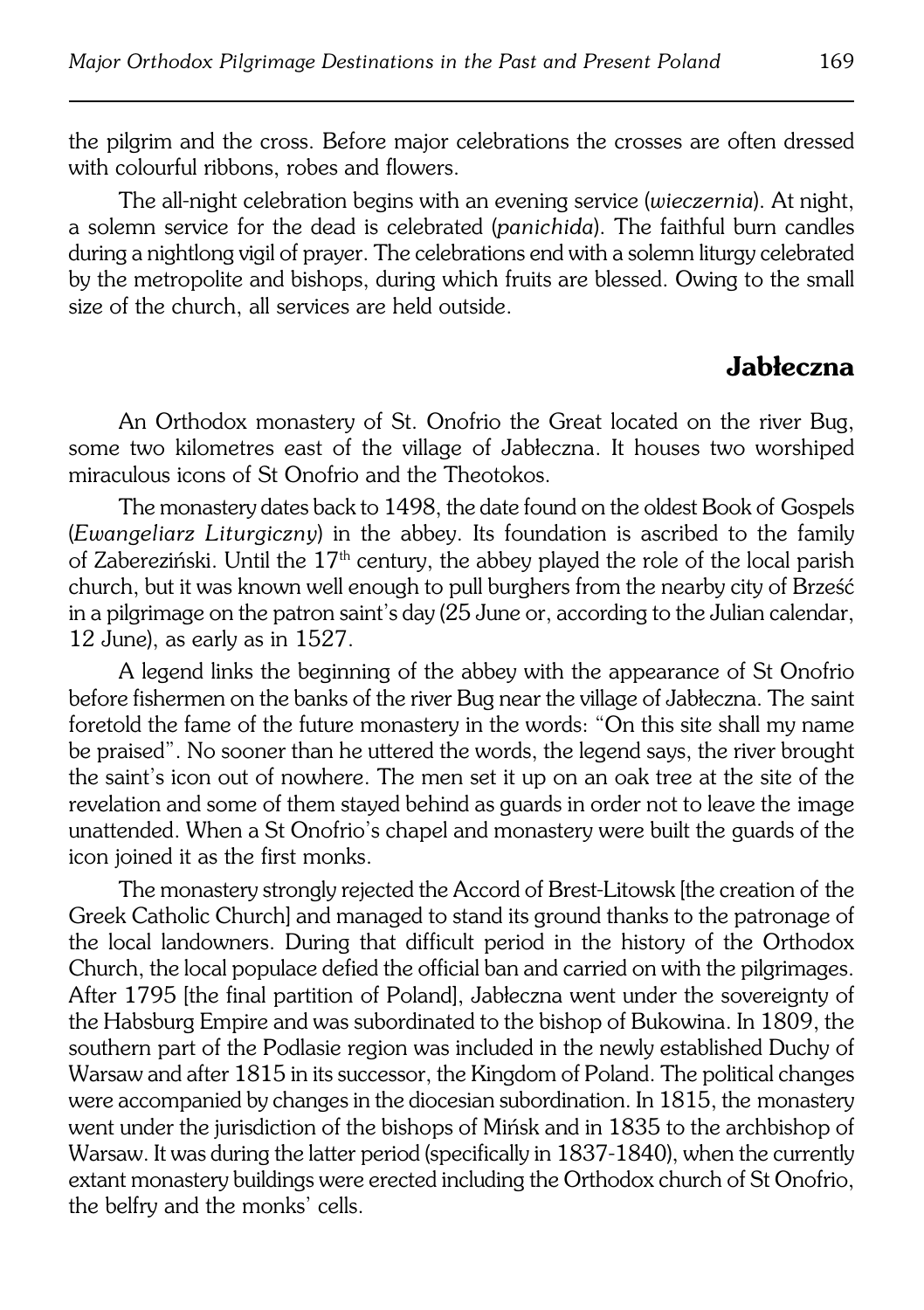

Fig. 1. Major Orthodox pilgrimage places in Poland

At the beginning of the  $20<sup>th</sup>$  century, the abbey church was extended and thechapel of the Dormition of the Mother of God was erected. In 1909, the *skit* (hermitage) of Saints Sergius and Herman of Valaam was built on an island on the Białe lake followed, three years later, by the chapel of the Synaxis of Our Lord on the site of St Onofrio's appearance. That was when the monastery was at the peak of it development and counted 80 monks. This did not last long and after the outbreak of the First World War, at the news of the approaching German army the monks fled deep into Russia taking with them the miraculous icons of St Onofrio and the Mother of God.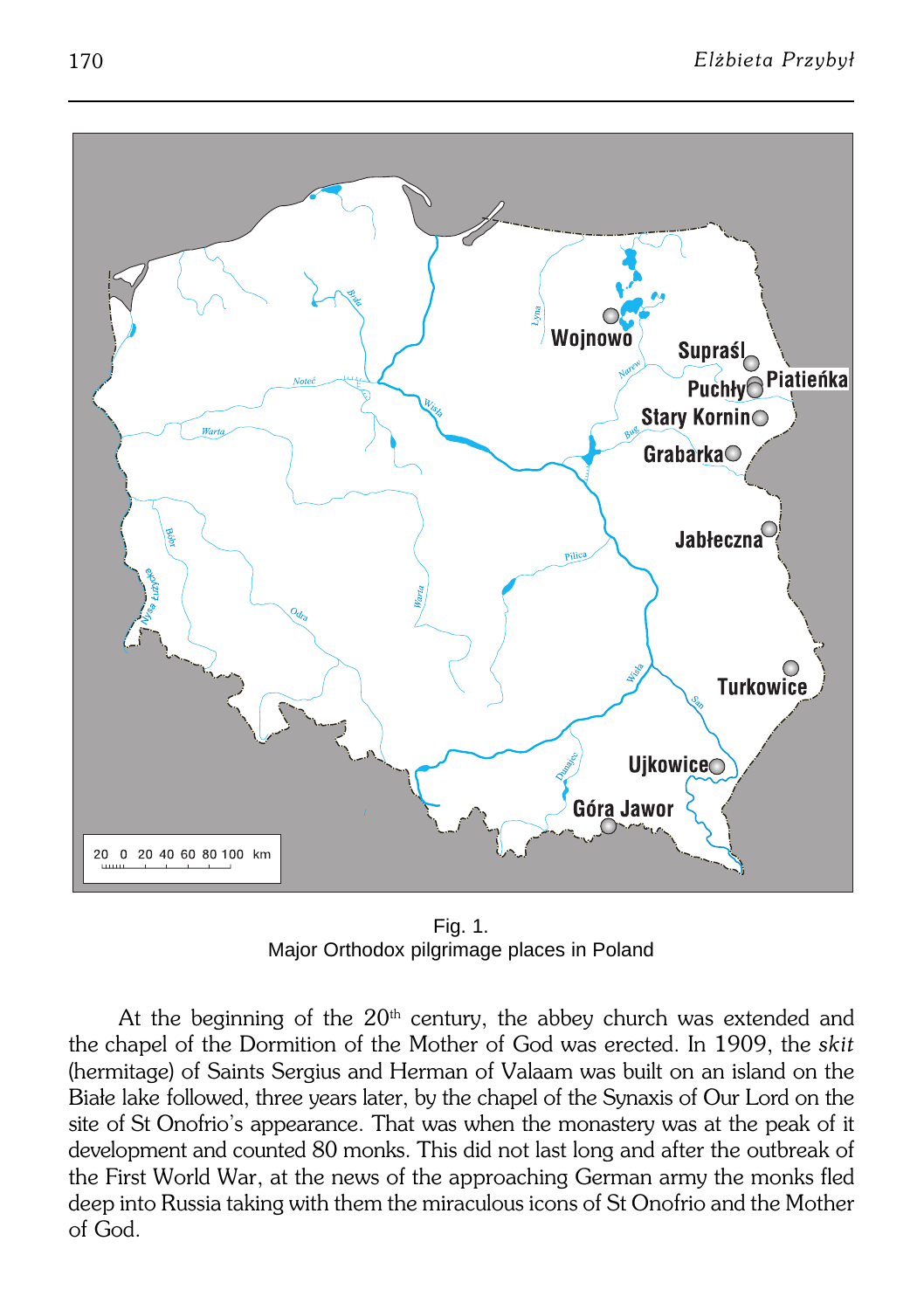The monastic life in Jabłeczna was revived after 1919, when some of the monks returned from Russia. However, the period between the World Wars was very difficult for the monastery. A campaign, backed by the Polish government, to liquidate Orthodox churches in the Chełm region included an attempt at the monastery. In 1924, at an express demand of the authorities the number of friars was limited to just four. During the Second World War, most of the buildings perished in fire, including the living quarters, the library and archives. The monastery was further weakened after the War, when the Orthodox population was driven either into the Soviet Union or into the Polish Regained Lands in the west and north of the country, and as part of the nationalisation of monastic property, which, at one stage, included a decision to close themonastery altogether. Against the odds, the order survived and remained the sole Orthodox monastery in Poland for decades. During 1974−1992, it housed the Higher Orthodox Theological Seminary. Father Sawa (Hrycuniak), the archimandrite of themonastery during the 1970s, is now the metropolite of Warsaw and Poland.

The latest upturn in the monastery fortunes started with the return of the miraculous icons, which, taken by the monks fleeing from the approaching German army in 1915 to Russia, remained outside Poland until 1953. When in 1990 the icons were stolen (to be found four years later), a copy of the miraculous icon of the Mother of God of Turkowice was placed in the monastery church.

Each year on St Onofrio's day (25 June or, according to the Julian calendar, on12 June), thousands of faithful, as well as the Polish Orthodox hierarchy gather together at the church. Many of the faithful come in pilgrimage, carrying the customary crosses and icons. The festive service begins in the evening on the eve of the saint's day, on 24<sup>th</sup> June, with a nightlong vigil and liturgy and a solemn procession. The pilgrims visit all year round, but tend to turn out in numbers on the Holy Sprit Day (Monday of the  $8<sup>th</sup>$  week after Easter), on the day of Dormition of the Theotokos (28) August) and on the day of the icon of the Mother of God of Turkowice (first Sunday after the 15 August).

#### **Piatieńka**

An Orthodox sanctuary near the village of Folwarki Tylwickie, some 30 km from the city of Białystok in Northeastern Poland.

According to the tradition, during an epidemic (1708–1710), children shepherds saw a Madonna who told them that a chapel should be erected on the site of the revelation and the epidemic would stop. A healing source sprang nearby. According to another account, dated to the late  $19<sup>th</sup>$  century, a girl suffering from the disease had a vision whereby the epidemic would stop after people would cleanse a dirty place, which was interpreted as an instruction to cleanse the source used by pigs as a mud-pit. Once this was done people stopped falling ill.

A *Praskewa Piatnica* church was erected next to the source and gave thename to the sanctuary. Out of gratefulness for the salvation, the local population soon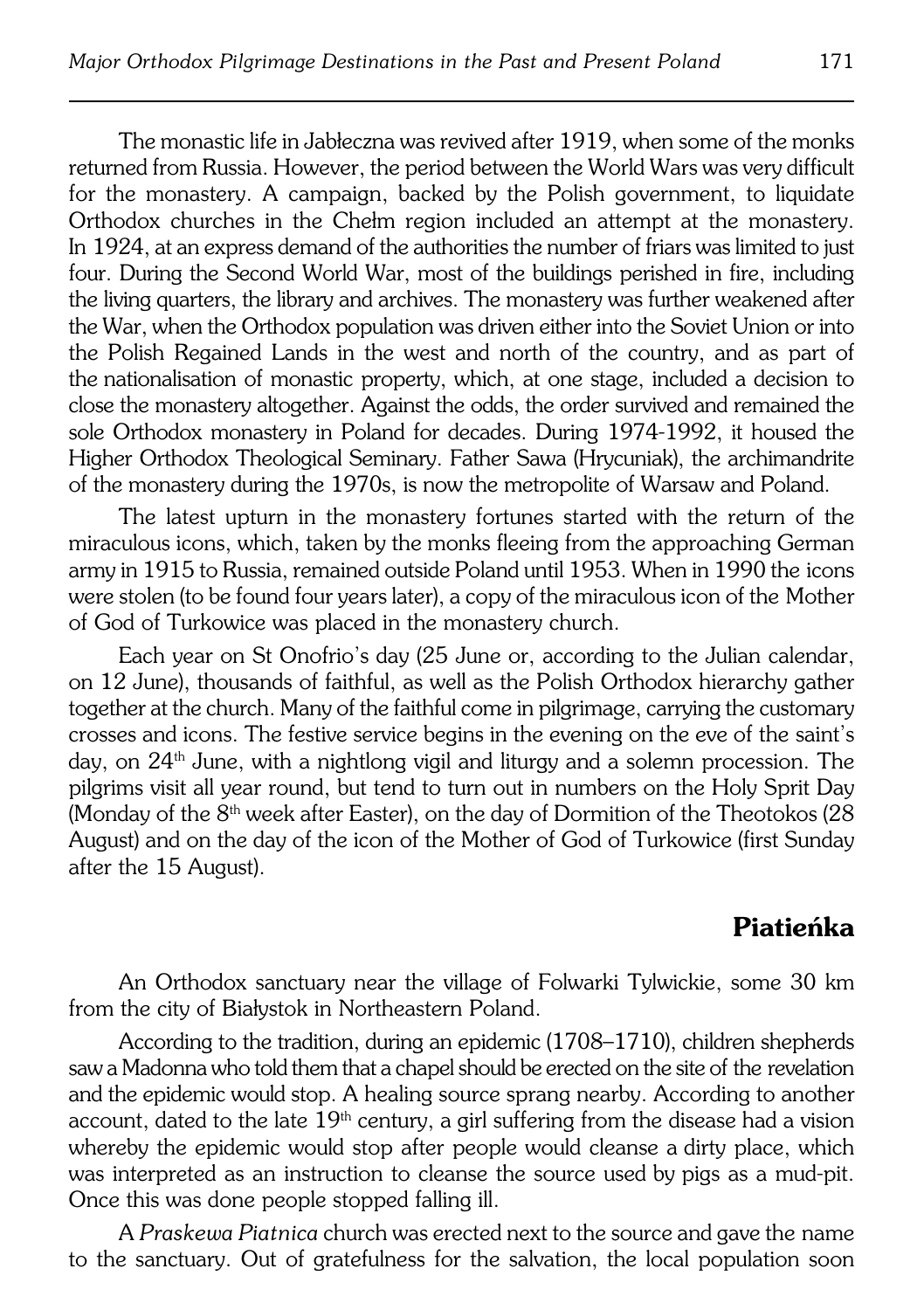founded the church of Saints Borys and Gleb at the nearby Kniaziowa Góra (consecrated in 1744). In 1819, work started to on a new church under the invocation of the Raising of the Holy Cross on the site of the former churches: early 18<sup>th</sup> century church of Saints Borys and Gleb and the Praskewa Piatnica chapel near the source. The chapel has an octagonal plan and is capped with a conical roof and an onion-like helm. The church of Saints Borys and Gleb housed the miraculous icon of Our Lady "Skorbiaszcza" of unknown origin, painted on a wooden board with an oval−shaped top edge. The icon was covered with an old-gold apron. Beginning in mid  $19<sup>th</sup>$  century, the importance of the sanctuary gradually began to dwindle. Another miracle, however, turned its fortunes around. In 1929, the Crucifixion icon was miraculously renovated. The old and worn out icon brought from Russia by the local teacher was taken into abarn where it was normally stored and soon it looked as new with frames glistening as if newly gilded. Carried in a procession into the cemetery church at Piateńka it was an object of cult in the regions of Podlasie, Grodzieńszczyzna and Wołyń. In 1972, the miraculous icon was stolen in a burglary and has never been recovered. The theft undermined the role of the sanctuary yet again. In memory of the former miracle at Piateńka a special annual service is held on the tenth Friday after Easter.

# **Puchły**

An Orthodox sanctuary in the region of Podlasie with the cult of the miraculous icon of the Mother of God of Protection.

The icon probably dates back to the end of  $16<sup>th</sup>$  century. According to a tradition, the Mother of God healed on the site a person suffering from grave swelling and left to him her image in the treetop of a nearby linden tree. Another account has it that the Orthodox population were subject to forcible conversion into Catholicism by the local Catholic landowner. Still, they would gather in a tiny wooden church built for their needs where, to strengthen their Orthodox confession, the Mother of God appeared to them in the form of an icon found in one of the trees surrounding the church – a linden-tree. The miraculous nature of the icon was confirmed on numerous occasions. TheChurch of the Mother of God of Protection (*Pokrova Presviatoj Bogorodicy*), which houses the icon, was erected in 1798 and is the third church on the site. The building was expanded three times; first in 1862, when a new Altar of St Gregory of Cesarea was added, than in 1864 and finally in 1870, when a new gilded iconostas was furnished. According to another story, the tree on which the icon had appeared had still existed as recently as in the beginning of the  $20<sup>th</sup>$  century. The local population indicated a tree growing in the church courtyard (anaspen). Currently, the miraculous image is exhibited in a gilded *kiyot* [case] on the left hand side of the church in front of the iconostas. Another Orthodox temple in Puchły, which existed between 1870 and 1919, was a cemetery church.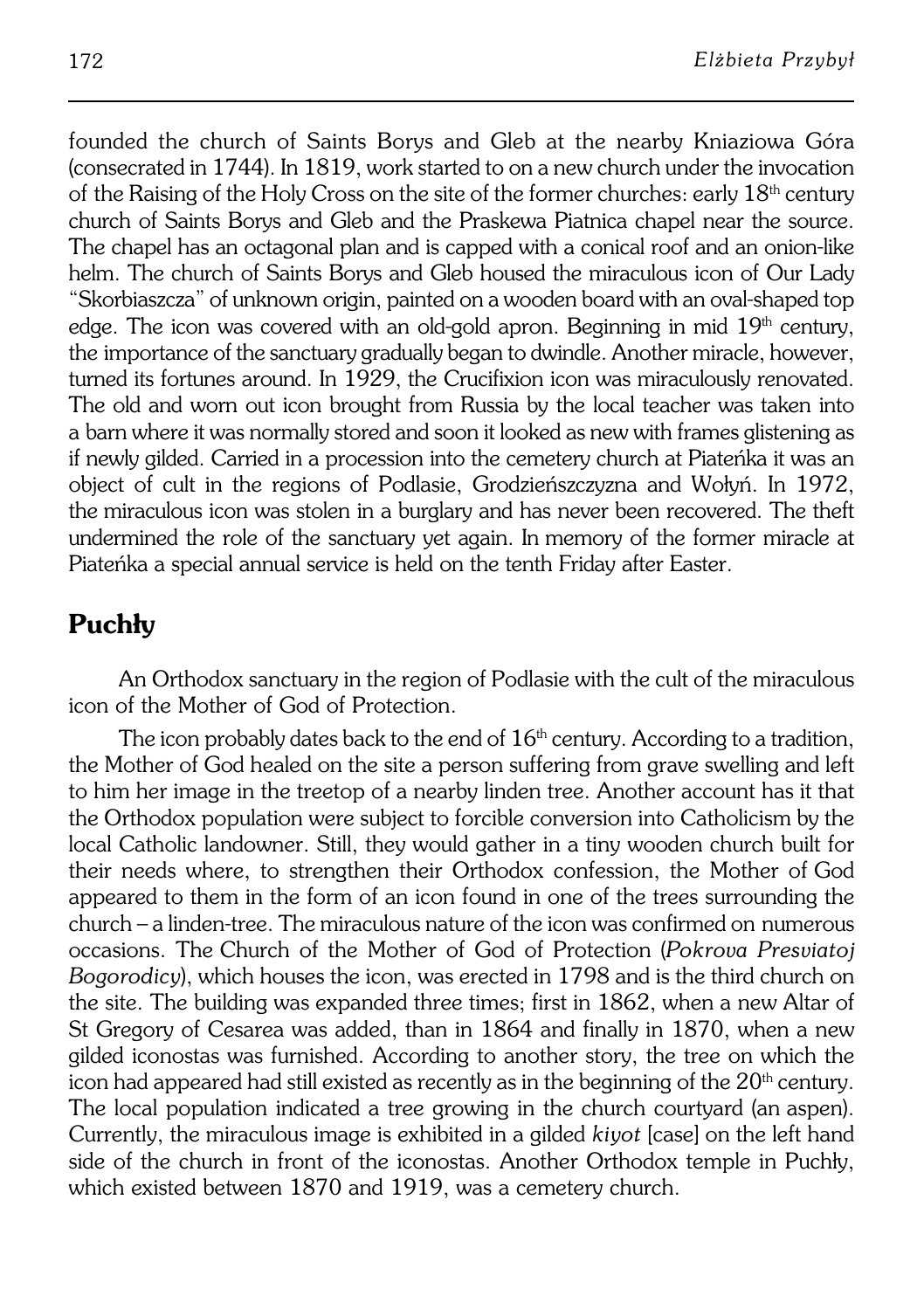# **Stary Kornin**

Between  $18<sup>th</sup>$  and the beginning of the  $20<sup>th</sup>$  centuries, this was one of the main pilgrimage centres of the Orthodox Church in Poland, known for its cult of the miraculous icon of the Mother of God and located south west of the town of Hajnówka.

The sanctuary dates back to 1704 when an icon made an appearance at the site. Shepherds found an image emanating an unusual glow in a poplar tree growing next to a source and soon an Orthodox church was built there. In accordance to another tradition, the icon came from a church burned down in 1704 in Duby. Oneday, the icon showed its powers when an old beggar, working for the church carrying the icon from door to door asking for donations for the construction of a new church, lied drunk at the side of the road. The icon revealed itself in full glow to a passing by vicar of Kornin. The priest took the image to his church. Soon miracles followed. Information of hundreds of healed (mainly blind and lame) remained until today. Donations from the faithful were used to build another Orthodox church, solemnly consecrated in 1783. Catholics too, were drawn to this icon after the revelation, which is confirmed by the numerous donations to the sanctuary. The icon's evacuation to Russia in 1915 and then its disappearing undermined the pilgrimage tradition. The sanctuary was also famous for its healing water. The masonry−reinforced source had served the faithful until very recently, but a drainage scheme in the area made the source run dry leaving just a rock to commemorate the place.

# **Supraśl**

An Orthodox monastery of Annunciation in the town of Supraśl, some 15 km northwest of the city of Białystok.

Founded at beginning of the 16<sup>th</sup> century at Gródek by the voivod Aleksander Chodkiewicz, the monastery soon moved to a more peaceful place. According to atradition, the search for the right site started with several days of prayer and then a wooden cross with sacred relics was floated down the river Supraśl with the intention to erect the monastery wherever it runs aground. The river tossed the cross out at an ancient sacred spot called Suchy Hrud where, according to accounts, a pagan cult site used to be. The construction work was supported by the bishop of Smoleńsk, Józef Sołtan (later to become the Kiev metropolite). In 1505, the monastery was confirmed in a special document (tomos) by the patriarch of Constantinople Joachim and by the Polish King Aleksander Jagiellończyk. The first wooden church of St John the Evangelist was built in 1501 with a refectory next to it. In 1510, aceremonial consecration was held for the new church of Annunciation. Within just a few years the monk community grew to 40. In mid  $16<sup>th</sup>$  century, the church of Resurrection was added above the catacombs housing the ashes of the friars, as well as a masonry refectory and a large building housing the monk's cells.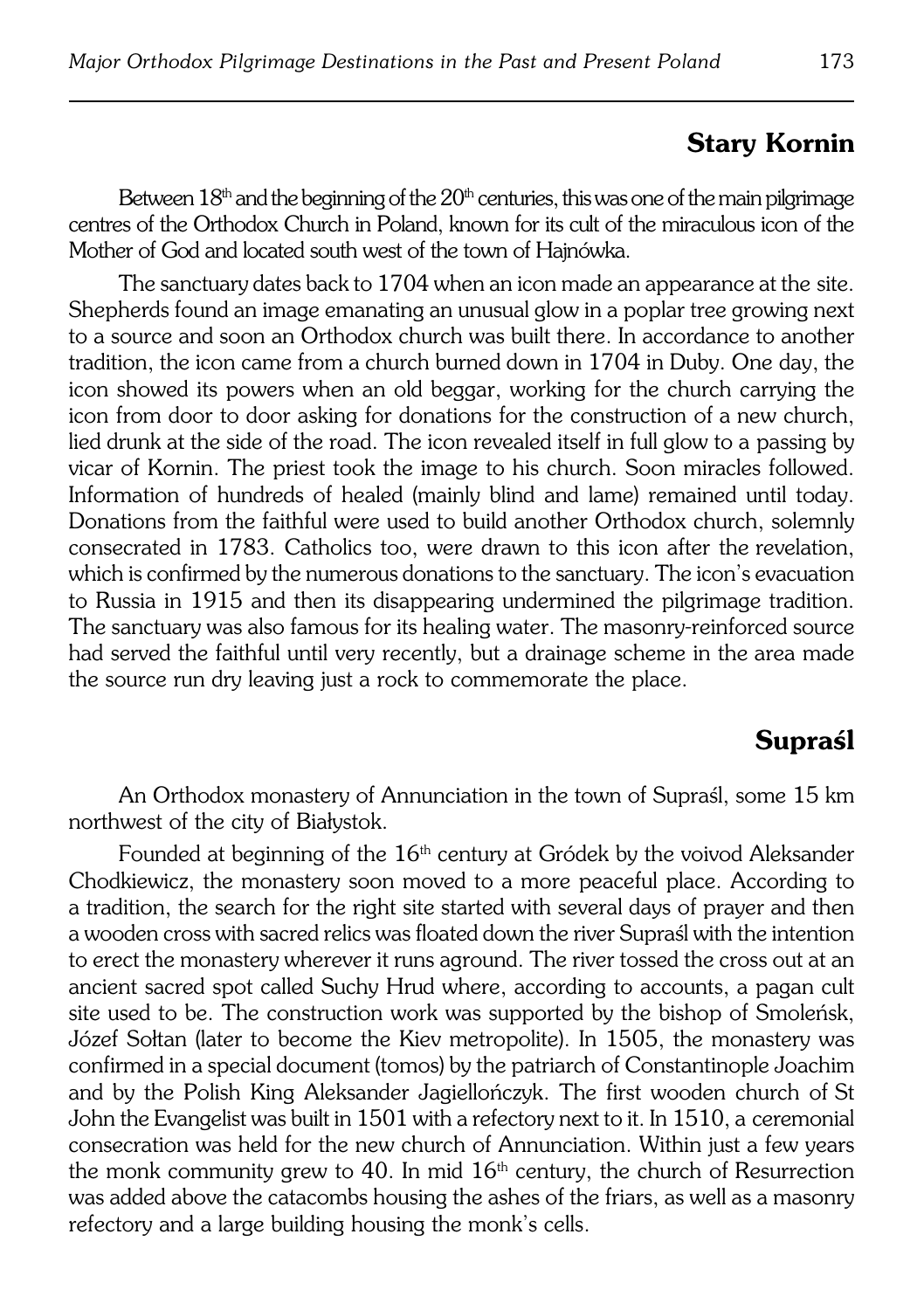For 20 years, the Supraśl monastery resisted the union [of Brześć, establishing the Greek Catholic Church], but was eventually transferred to the Greek Catholic Basilian monks. The Basilians equipped the main church with an ornate Baroque iconostas made in Gdańsk in 1664, four side altars and wooden panelling up to the window level. At the beginning of the  $19<sup>th</sup>$  century, the monastery returned to the Eastern Orthodox Church, but it remained a virtual ruin until a wholesale rebuilding operation at the end of the century. In 1924, it was handed over to the Catholic Church, a fact much protested by the local population, but confirmed by a decision of the court in Białystok (1938). In 1939, the Red Army stationed one of its maintenance units there, thus beginning its road to destruction. A foundry was located inthe Annunciation church and the historic iconostas, wooden altars, panelling and icons were torched in the process. A valuable monastery library also perished. In1944, the Annunciation church was blown−up by the German army and the remaining buildings set on fire. After the war, the Orthodox Church embarked onregaining the ruined property and decades later it received the church of St John the Evangelist, ruins of the Annunciation church and one of the monastery buildings.

The process of taking over of the monastery by the Orthodox Church led toaconflict with the Catholic Church. Finally, the buildings were returned to the already revived Orthodox order by a decision of the Chamber of the Council of Ministers in 1996.

In 1984, work started on the rebuilding of the Annunciation church, which is to look exactly as the one destroyed in 1944. Just as the original fortress−like building, the new church will have a tower at each corner with brattices and shooting slots. The three-aisled church had several types of vaulting: stellar, cross, barrel and crystal, and a central dome atop a tall drum. A three-sided apse closed the choir. The whole of the church was adorned by frescos painted on wet plaster. This technique makes colours last even in the harshest of climates. The frescos depicted scenes from the life of Christ, the Mother of God and saints. They were painted by an unknown Serb artist in mid  $16<sup>th</sup>$  c. Parts of the lower frescos are permanently exhibited in the  $17<sup>th</sup>$  c. palace of the archimandrites (division of the Państwowe Muzeum in Białystok).

The revival of the monastic life in Supraśl was accompanied by a revival of foot pilgrimages to the miraculous icon of the Mother of God of Supraśl whose days are celebrated on 9−10 August. The icon, a faithful copy of the icon of the Mother ofGod of Smoleńsk, was donated to the monastery by bishop Józef Sołtan in 1503. Soon after setting it on the left−hand side of the iconostas, the icon became famous for its grace. Evacuated from Supraśl in 1915, it never returned. Nowadays, the monastery has two copies, one in the church of St John the Evangelist. Official foot pilgrimages started in 1991. Another day often frequented by the pilgrims and faithful, besides the Mother of God's day, is St John's day (21 May) with the all−night vigil on the eve of the day and a solemn liturgy at the end. Every Wednesday at 18:00 aprayer known by the name of *Akatyst* is sang before the icon.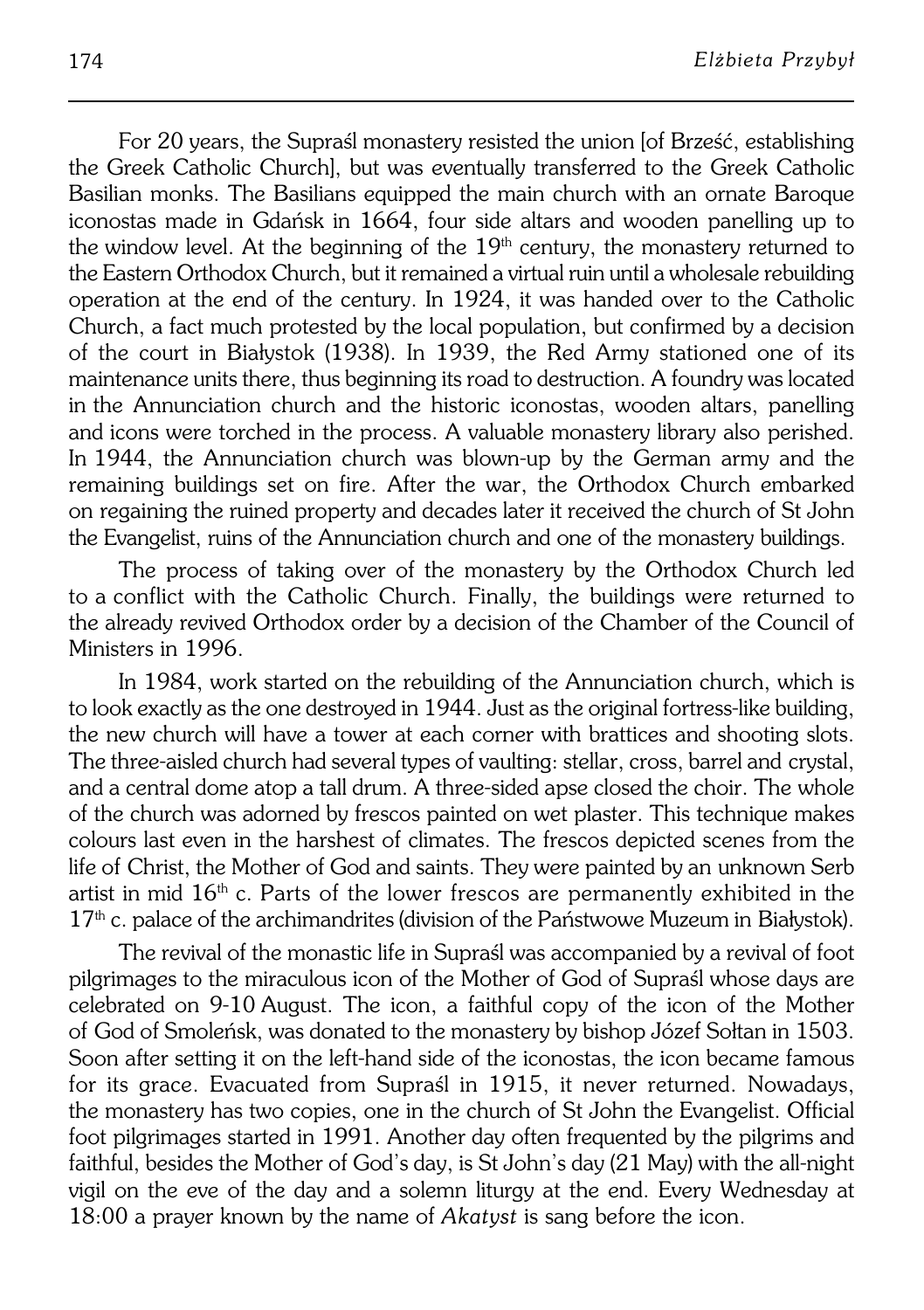#### **Turkowice**

A former Orthodox sanctuary near Tomaszów Lubelski dating back to  $14<sup>th</sup>$  c. the miraculous icon is ascribed to St Luke. There are a number of accounts on how the icon revealed itself. One of them tells about a Polish royal prince Władysław Opolczyk who took the icon of the Mother of God of Częstochowa from the town of Bełz. The prince is said to have taken with him also a number of copies and when his carriage bogged down in mud near Turkowice he had one ofthe copies used to get the vehicle out. Left behind in the mud, the icon revealed itself later in a miraculous manner. Another account says that the prince stopped there for baiting and when he set off again the horses could not pull the carriage with the icon. A beaming light was seen and one of the entourage horses kneeled in reverence; its rider, the tradition claims, came from the line of Daniel. On the next day after the prince's departure, the site where the cart stood was overgrown with camomile. Right on the spot marked by the camomile and the light a sanctuary was erected; light accompanied the work all the time and when the church was completed it stopped and an image of the Mother of God appeared in a miraculous way. From the very beginning, the sanctuary was known for numerous miracles and healings, partly performed thanks to the water from a holy source next to the temple. The main festive days at Turkowice were the Robe of the Theotokos at Blacherny (2 July) and the day of the Mother of God of Protection (1 October).

In  $17<sup>th</sup>$  c., a monastery was located next to the church to be closed in 1789 bythe Greek Catholic bishop, Maksymilian Ryłło. In 1902 the place was handed over to nuns from the convent in Leśna Podlaska. During the next four years, not just a new convent was established but also an Orthodox church of Saints Sergiusz and Herman, as well as a large church topped by five domes and furnished with a richly adorned iconostas. During the same year, the miraculous icon was relocated to thenew church, framed and adorned with an *omophorion*. Before the Great War, some 80 nuns lived in the convent, but they were evacuated just before the outbreak to Moscow. The nuns took the image with them. The last information on the whereabouts of the icon came from 1914 when it was at Kodeń, while a copy was left at Turkowice. After the war, the convent was taken over by the state, which handed it to the Catholic Convent of Servants to the Holy Mother of God in 1921.

In 1929, the oldest of the Turkowice churches was dismantled. The Orthodox than moved the copy of the miraculous icon to their sole extant temple in the cemetery. Between the wars, the frequent events of vandalism were particularly painful at the site of the original appearance of the icon where a small pine tree grew and source sprang. In 1937, exactly on the celebrated day of 2 July, the Orthodox church in the cemetery was dismantled and the source filled with waste. In 1940, Germans ordered the convent church to be returned to the Orthodox. After the Second World War, the convent was again taken over by the state and the Servant nuns forced to leave. Wide relocations of the Orthodox population caused the former role of the sanctuary to be forgotten.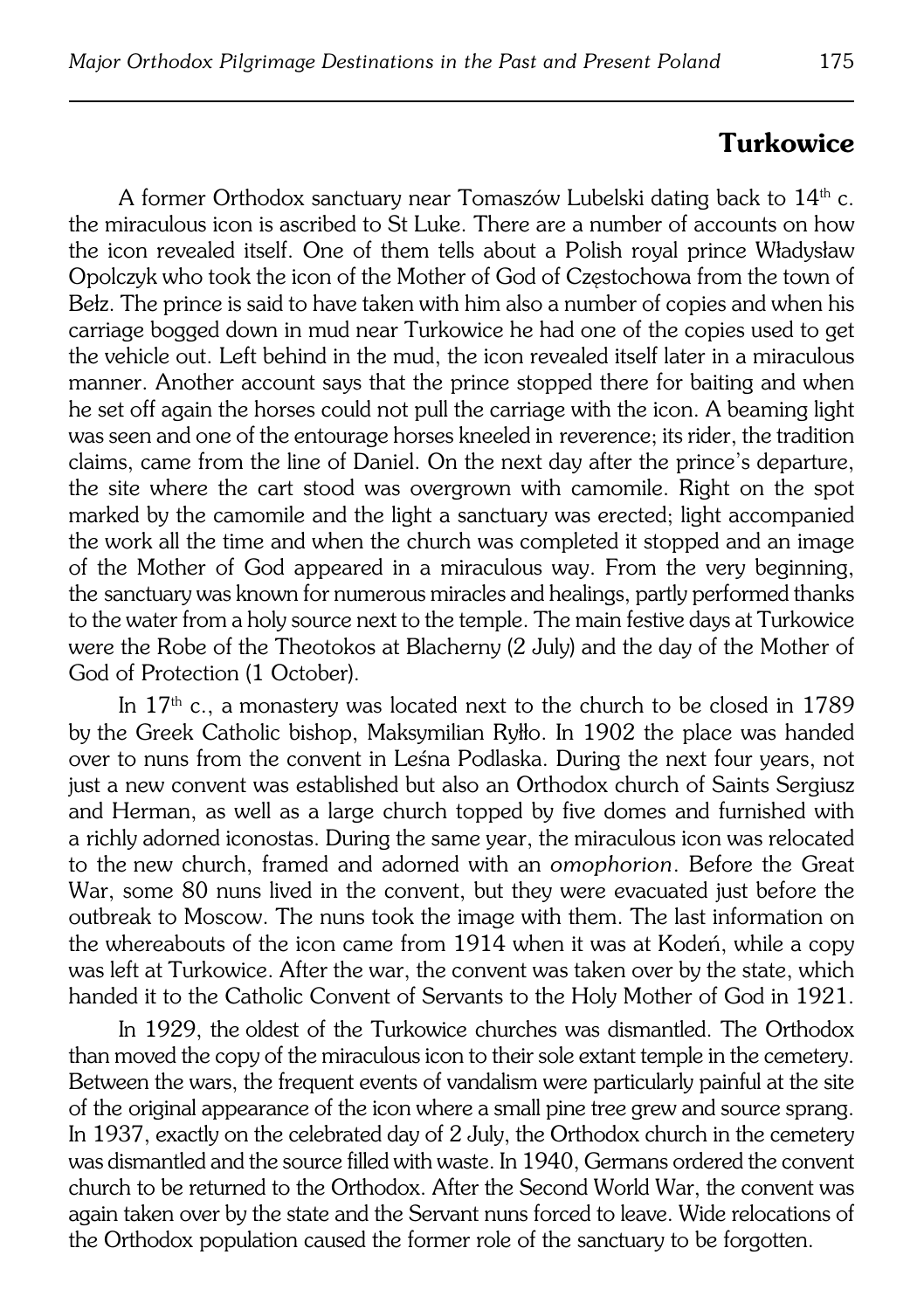In 1981, two icons, of Jesus Christ and the Mother of God, were discovered in the run−down chapel. The image of the Mother of God turned out to be the copy of the original Turkowice icon left in the convent in 1914. The renovated icon was given to the Orthodox church of St Nicolas in Tomaszów Lubelski.

# **Ujkowice**

An Orthodox monastery of Saints Cyril and Methodius near Przemyśl.

The Ujkowice monastery was founded in 1985 originally as a Greek Catholic monastery by fathers Nikodem Makara and Atanazy Dąbrowski.

As a result of conflicts and protests in the village the monks were transferred to the jurisdiction of the Orthodox Church in 1994. One year later, the ihumen Nikodem was promoted to the title of archimandrite and father Atanazy became the ihumen. The monks themselves erected a church within the monastery grounds surrounded by a high wall. The monastery is quite popular among young visitors of the Orthodox, Greek Catholic and Roman Catholic denomination.

# **Wojnowo**

A monastery of the Priestless (Bezpopovtsy) Old Believers belonging to the community founded by Filipp (Filippovtsy), and an Orthodox convent in the Mazury lake district.

The roots of the Old Believers' monastery in the area are being sometimes linked to the mentions of the so−called Skit Iwanowski (Ivanovsk hermitage). In 1831, 24 Old Believer nuns are said to have set themselves on fire after having been raped by Prussian soldiers. The current compound was built at the site of the former dwelling of the hermit Grigorjew (1762–1851), a preceptor of the *molenna* (prayer house) in Wojnowo, known for his sternness in the matters of religion. Prior to 1848, the dwelling was converted into a small monastery of the Salvator and the Holy Trinity *(Spas−Troickij Monaster*), with Michaił Chawronin as the first ihumen. In1848, acting on the plans to move to Wojnowo the Moscow−based centre of the Priestless Old Believers diakon Paweł Pruski (Piotr I. Ledniew, 1821–1895), together with two elders Antoni and Prokopiusz, arrived at the site and spurned efforts to reorganise the monastery. The period when Paweł Pruski held the function of the ihumen (1852–1867) was one of great development. The monastery expanded and received numerous valuable icons and volumes. A convent was established in the nearby Spychów (in Prussia known as Pupy). In 1867, Paweł was sidelined as a result of conflicts and the monastery was entrusted to the authority of monks Szymon and Bartłomiej and started to gradually decline. In the 1880, the last of the local monks, Makariusz, took his holy orders and left for Moscow taking with him the valuable books and icons, confiscated at the border.